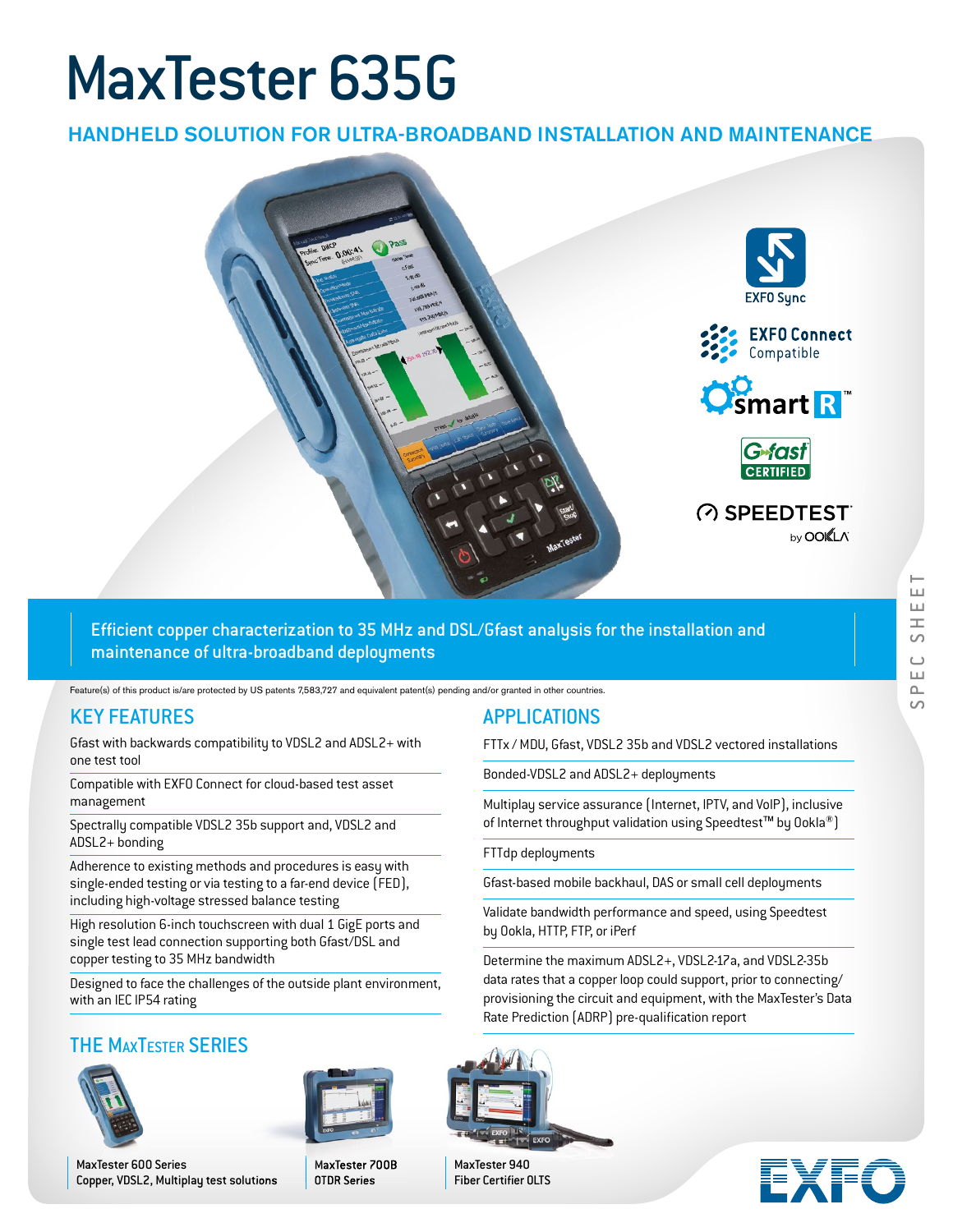#### INSTALLATION AND REPAIR OF VOICE, BROADBAND, AND ULTRA-BROADBAND DEPLOYMENTS

The MaxTester 635G (MAX-635G) is a complete DSL and copper test set that features the latest in ADSL2+, VDSL2, and Gfast (ITU-T G Series 9700 and 9701 recommendations for fast access to subscriber terminals) chipset based connectivity technologies. Featuring traditional copper measurements (voltage, resistance, capacitance and time domain reflectometry) and highly automated scripted tests, the MAX-635G offers everything a technician needs to complete jobs efficiently.

For service providers considering Gfast as a possible future offering, the MAX-635G provides operators today with support for enhanced VDSL2 35b, VDSL2 and ADSL2+ single pair and bonding, in addition to copper testing capabilities. Coupled with the MAX-635G's small form factor, rugged design, easy-to-use menus and clear pass/fail test result conclusions technicians can close their jobs quickly and efficiently. The large touchscreen display makes it intuitive and user friendly. When it comes to saving results, it provides technicians with many connectivity options for uploading tests and compiling reports.

#### WORK SMARTER WITH THE MAX-635G

Equipped with SmartR™, the MAX-635G allows technicians to work smarter, not harder. SmartR is a suite of intelligent and automated tests that enable any technician to quickly and easily get an understanding of the condition of the line under test, as well as to identify and locate a variety of common circuit faults. The Pair Detective feature automatically runs the most common line tests and provides graphical, color-coded results and pass/fail indications to detect conditions including shorts, grounds, opens, battery, splits and imbalances. Fault Mapper utilizes time-domain reflectometry (TDR) and resistive-fault location (RFL) technology to provide the additional capability of locating service-affecting line faults including bridged taps, shorts, grounds and opens. EXFO's unique SmartR presents results in an easy-to-understand, graphical format with plain language feedback, making copper troubleshooting easier than ever before.

#### COMPREHENSIVE METALLIC TESTING

Verification of copper quality is a snap with the copper measurement capabilities of the MAX-635G. Thanks to its industry standard AC and DC voltage, resistance (shorts), capacitance (opens), power influence, balance and impulse noise measurements, technicians obtain clear graphical results with simple pass/fail indications. The MAX-635G also features a POTS dialer, an optional TDR with dual-trace comparison capability, and optional 2/4 wire RFL & K-test measurements for pinpointing loop faults. Technicians have the choice of running single-ended tests, or running tests against an optional far-end device (FED).

#### MULTIPLAY PERFORMANCE MANDATE

Ultra-broadband Gfast and enhanced VDSL2 deployments such as VDSL2 35b are driven by subscriber requirements for flawless IPTV and over-the-top (OTT) video, high speed downloads and uploads, social networking push and pulls, and online gaming (e.g., MMORPG), to name a few. The MAX-635G allows technicians to connect subscriber equipment (e.g., PC, STB, gaming console) to its LAN port to transfer Gfast data at speeds up to 1000 Mbit/s. The MAX-635G offers service providers and contractors the same TCP throughput test methods that subscribers use today; namely the Speedtest by Ookla, which is the industry's standard solution. With Speedtest by Ookla, technicians will be able to validate the bandwidth available to the subscriber.

The MAX-630G offers 2.4/5 GHz WiFi scanning capability to provide technicians the ability to validate signal strength (RSSI) in the customer premise. Improperly placed modems, residential gateways (RG), routers, and/or set top boxes (STB) can impact WiFi performance and frustrate the customer if quality WiFi is not available.



#### NOISE MITIGATION FEATURES

Ensuring the highest quality multiplay services to customers is critical for service providers deploying ultra-fast broadband connectivity. With an aging copper plant and the need to maximize the use of all pairs in the cable bundle, it is imperative that the appropriate mechanisms are in place to mitigate the impact of noise. Noise is a significant service-affecting condition than can have a major affect on the multiplay quality of experience. The MAX-635G has a number of measurements to help mitigate noise. Starting with determining the copper's ability to mitigate noise using stressed balance, longitudinal balance and impulse noise detection, the DSL chipset offers INP (impulse noise protection), G.INP (impulse noise protection and physical-layer retransmission as defined by ITU-T G.998.4) and vectoring (ITU-T G.993.5) plus a complete set of DELT measurements for attenuation, noise and SNR for tone analysis up to 106 MHz.

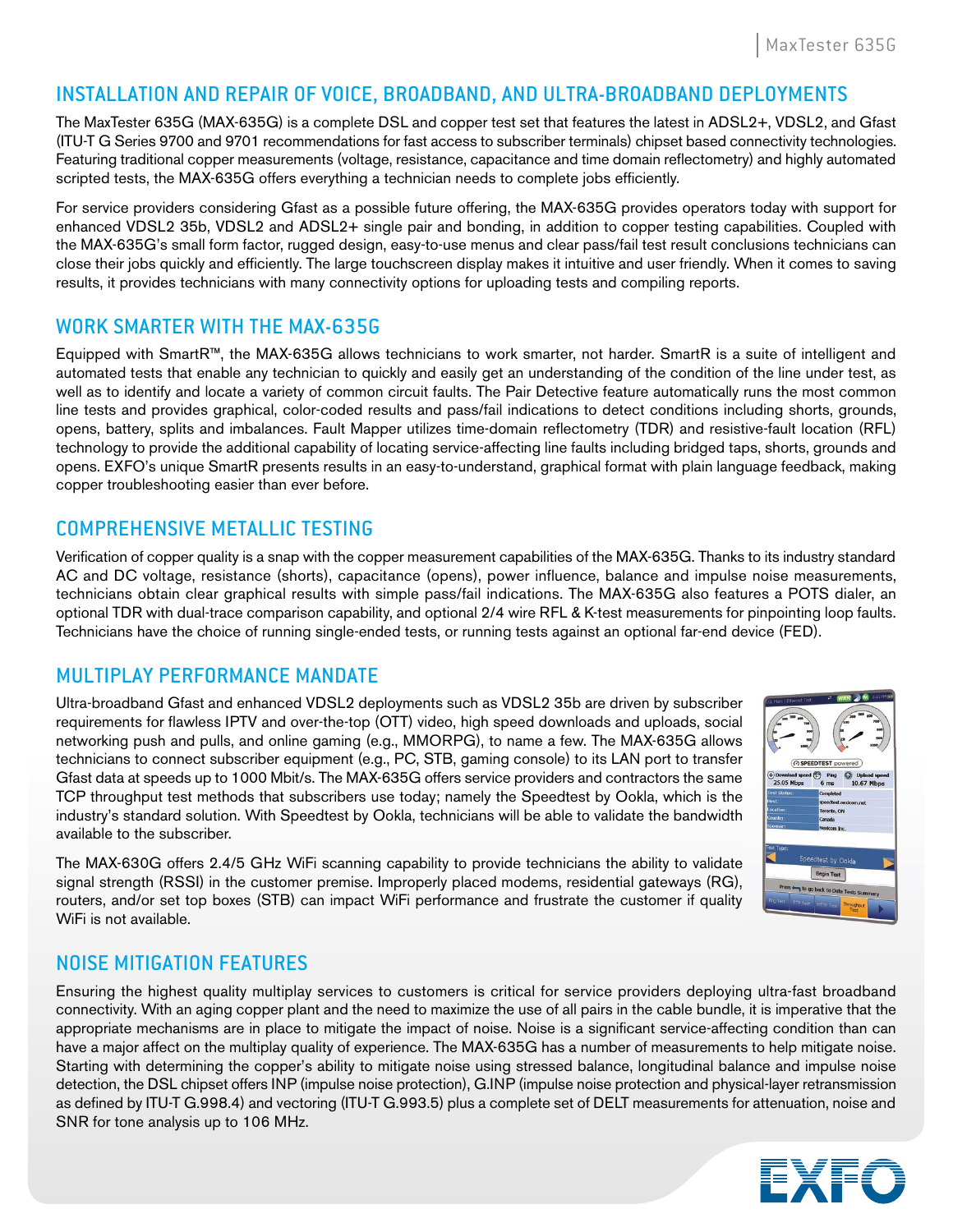#### KEY CHARACTERISTICS



#### ALL THE RIGHT FEATURES FOR INSTALLATION TECHNICIANS

With its small form factor, the MAX-635G can go anywhere the technician needs to go. It is rugged and lightweight, and protected from the rain-just what is needed for the demanding outside plant environment. The user interface of the MAX-635G was designed with simplicity and efficiency in mind. The large touchscreen display features colored icons and graphics for easy configuration and operation, and is simple to use for both experienced and novice users. Users can "capture" important GUI screens, whether menu's or test results with the Screen Capture capability of the MAX-635G. Users can save the data to a USB memory device or upload to EXFO Connect's File Manager.

#### AUTOMATED SERVICE TESTING

Testing ultra-broadband circuits with the MAX-635G is easy with customizable profiling. Setup the unit to do routine jobs or setup custom profiles for special projects. Test profiles can easily be transferred between units using USB or EXFO Connect to ensure that all technicians from the same organization are testing to the same specifications. In addition, the MAX-635G boasts customizable thresholds allowing all technicians to visualize pass or failed conditions so they can quickly move on to the next job or investigate further.

#### DATA MINING OF RESULTS

In today's highly competitive network service provider environment, quality of service delivered to subscribers is paramount. With a solution such as EXFO Connect and EXFO Sync combined with the MAX-635G, service providers can manage their fleet of MaxTester units and ensure that they have the most up-to-date software installed and properly configured. These solutions on the MAX-635G also make it possible for service providers to have test results in hand for data mining and post-visualization purposes, thereby enabling them to proactively manage loop plants and ensure that they are of the highest quality.

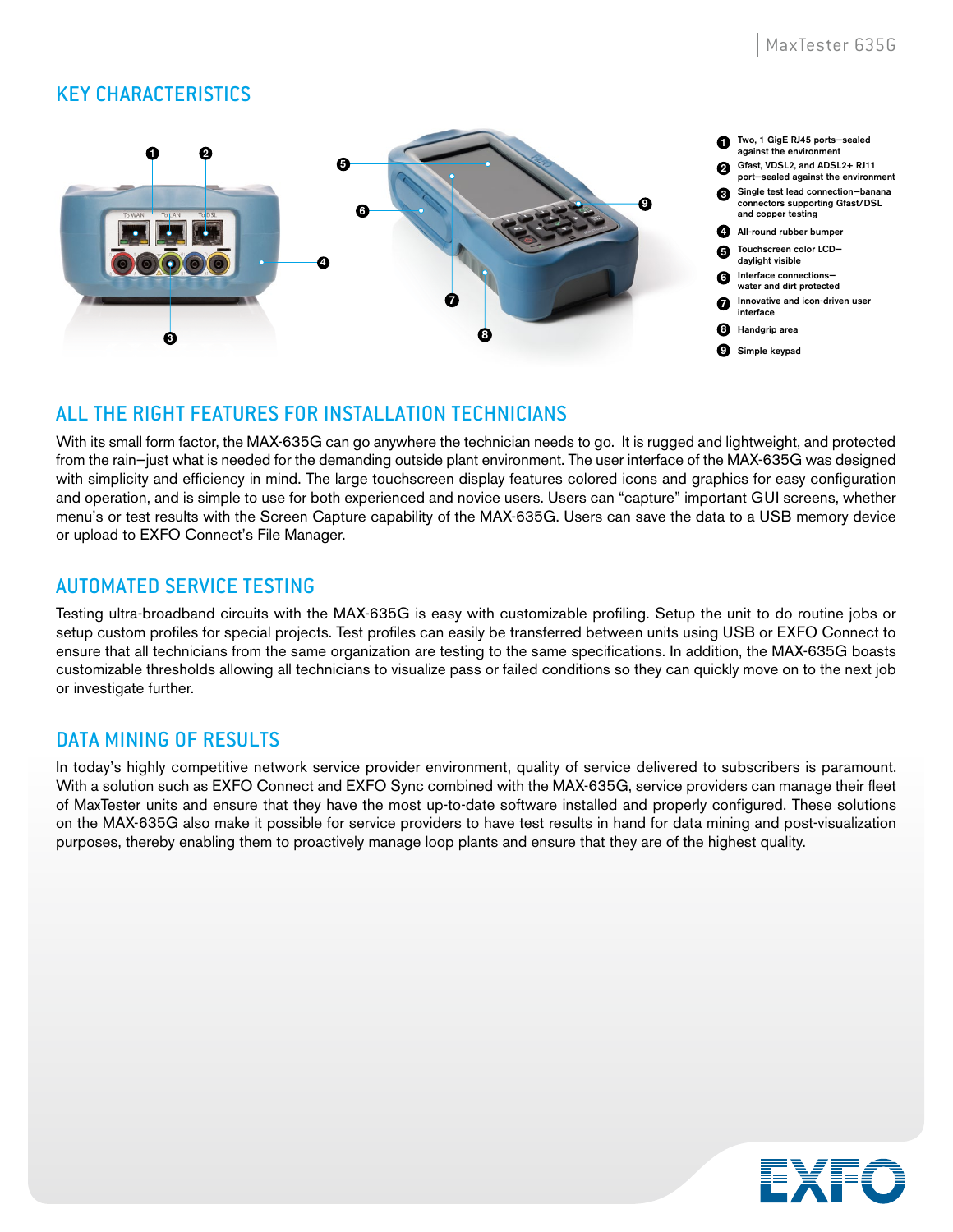# EXFO Connect

# AUTOMATE ASSET MANAGEMENT. GET CONNECTED.

The EXFO Connect cloud-hosted solution provides an automated, secure environment that links your EXFO test instruments together and enables the management of your deployed inventory of test sets.

EXFO Connect enables automated downloads of latest software versions to all test sets in the field to ensure consistency of testing across the organization. Test profiles and threshold settings may also be deployed to all units, to mandate testing according to the latest procedures. Enable EXFO Connect on your fleet of MaxTester units to improve operational efficiency at all levels of your business.



Visit **EXFO.com/EXFOConnect** for details and features compatibility with the MaxTester handheld series.

## REAL-TIME COPPER TEST RESULTS UPLOAD–STRAIGHT FROM THE FIELD

#### **Working in the field with an Android™ device? Download the EXFO Sync application for your Android.**

EXFO Sync is an Android application that operates together with the MAX-635G copper, DSL and IP field test set. This application provides a fully automatic copper test script and wireless transfer of the results files to a phone or tablet for upload to the customer's server.

With the EXFO Sync application, your copper test results can be uploaded in real-time to a central location for access and further analysis to identify trouble patterns, assess technician performance or target customers for upsell to higher revenue services.

- › Copper, DSL, and Gfast test results are uploaded, live from the site
- › GPS tagging gives visibility of location of test for mapping of test history and network performance
- $\rightarrow$  Ensure compliance to service provider workflow process
- › Flexibility to upload test results to an FTP server
- › Secure, password-protected connection to upload and access results







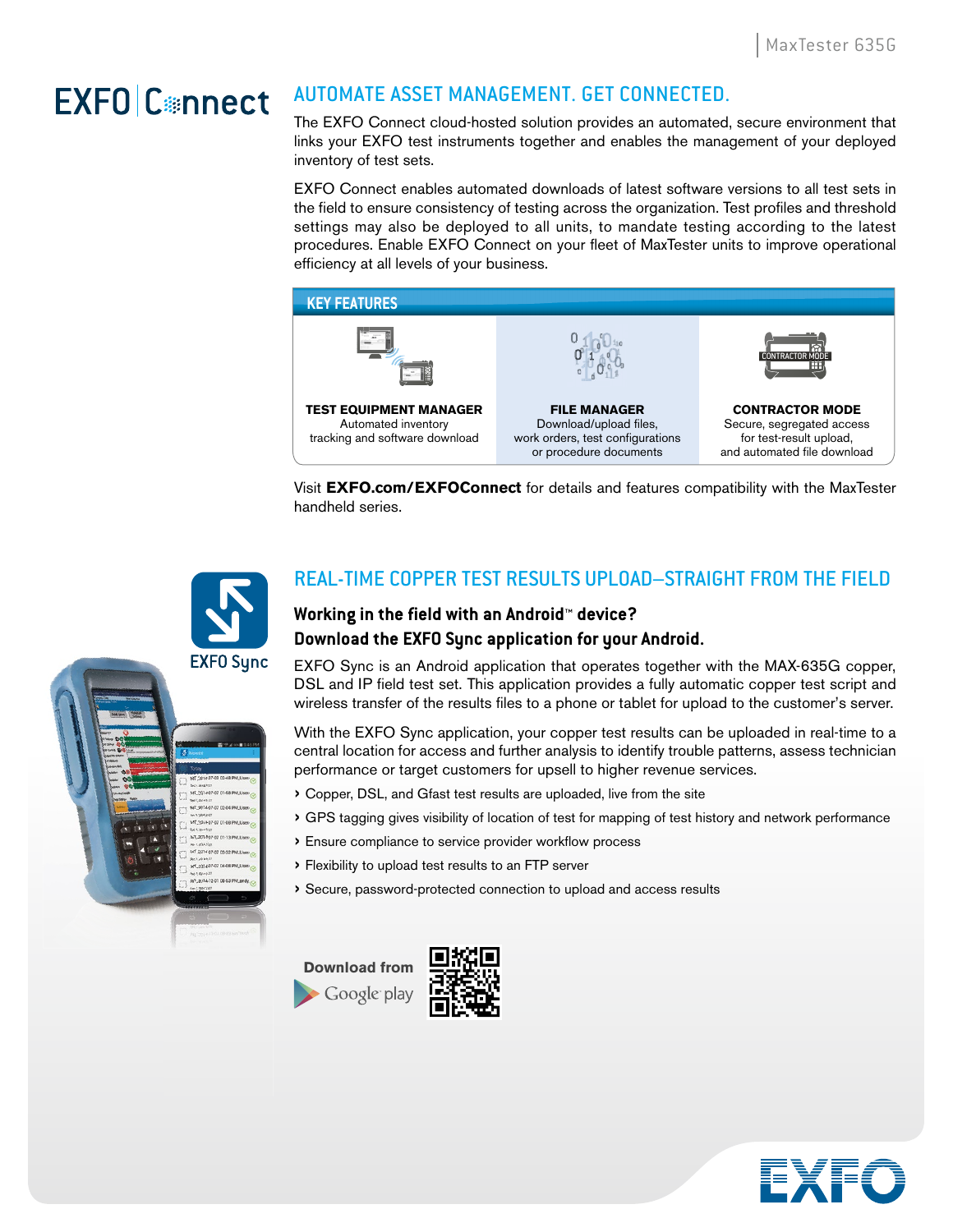| <b>GFAST/DSL SPECIFICATIONS</b> |                                                                                                                                                                                                                                                                                                                                         |                                                                                                                                                                                                                                                                                                                                                                         |
|---------------------------------|-----------------------------------------------------------------------------------------------------------------------------------------------------------------------------------------------------------------------------------------------------------------------------------------------------------------------------------------|-------------------------------------------------------------------------------------------------------------------------------------------------------------------------------------------------------------------------------------------------------------------------------------------------------------------------------------------------------------------------|
| <b>DSL chipset</b>              | Broadcom 63138                                                                                                                                                                                                                                                                                                                          |                                                                                                                                                                                                                                                                                                                                                                         |
| Standards compliance            | ADSL1/2/2+                                                                                                                                                                                                                                                                                                                              | > ITU-T G.992.5 (ADSL2+ including Annex A, B, J, and M)<br>> ITU-T G.992.3 (ADSL2 including Annex A, B, J and L)<br>ITU-T G.992.1 (G.DMT including Annex A and B)<br>> ITU-T G.994.1<br>> ATIS/ANSI T1.413 Issue 2<br>> IEEE 802.3ah (PTM)<br>ITU-T G.998.1, 2 (ATM, Ethernet bonding)<br>ITU-T G.998.4 (G.INP)<br>ITU-T G.992.5 (INP Amendment 3)<br>> DT 1 TR 112 U-R |
|                                 | VDSL <sub>2</sub>                                                                                                                                                                                                                                                                                                                       | > ITU-T G.993.2 Annexes A, B, Q and Y<br>> Profiles: 8a/b/c/d, 12a/b, 17a, 30a, 35b<br>> Band Plan: 997, 998, US0<br>> IEEE 802.3ah (PTM)<br>ITU-T G.998.2 (Ethernet bonding)<br>ITU-T G.998.4 (G.INP)<br>> ITU-T G.993.5 (G.vector)<br>> DT 1 TR 112 U-R2 (U-RV)                                                                                                       |
|                                 | Gfast                                                                                                                                                                                                                                                                                                                                   | > ITU-T G.9700, G.9701                                                                                                                                                                                                                                                                                                                                                  |
| <b>DSL</b> parameters           | > Maximum attainable bit rates<br>> Actual achieved bit rates<br>> Actual bonded achieved rates<br>> Latency mode: fast, interleaved<br>> Data modes: ATM, PTM<br>Capacity (%)<br>> SNR margin<br>Output power<br>> Attenuation<br>> Bits/tone<br>> Hlog/tone (attenuation/tone)<br>> QLN/tone<br>> SNR/tone<br>> Vendor code, revision | > Interleave depth<br>> Interleave delay<br>> Trellis coding<br>> Bit swapping<br>> INP value<br>> PhyR, G.INP state, performance counters<br>> Vectoring state, performance counters<br>> LOS, FEC, CRC, HEC, SES<br>> LATN per band<br>SATN per band<br>> EWL<br>kl0 and kl0 per band                                                                                 |

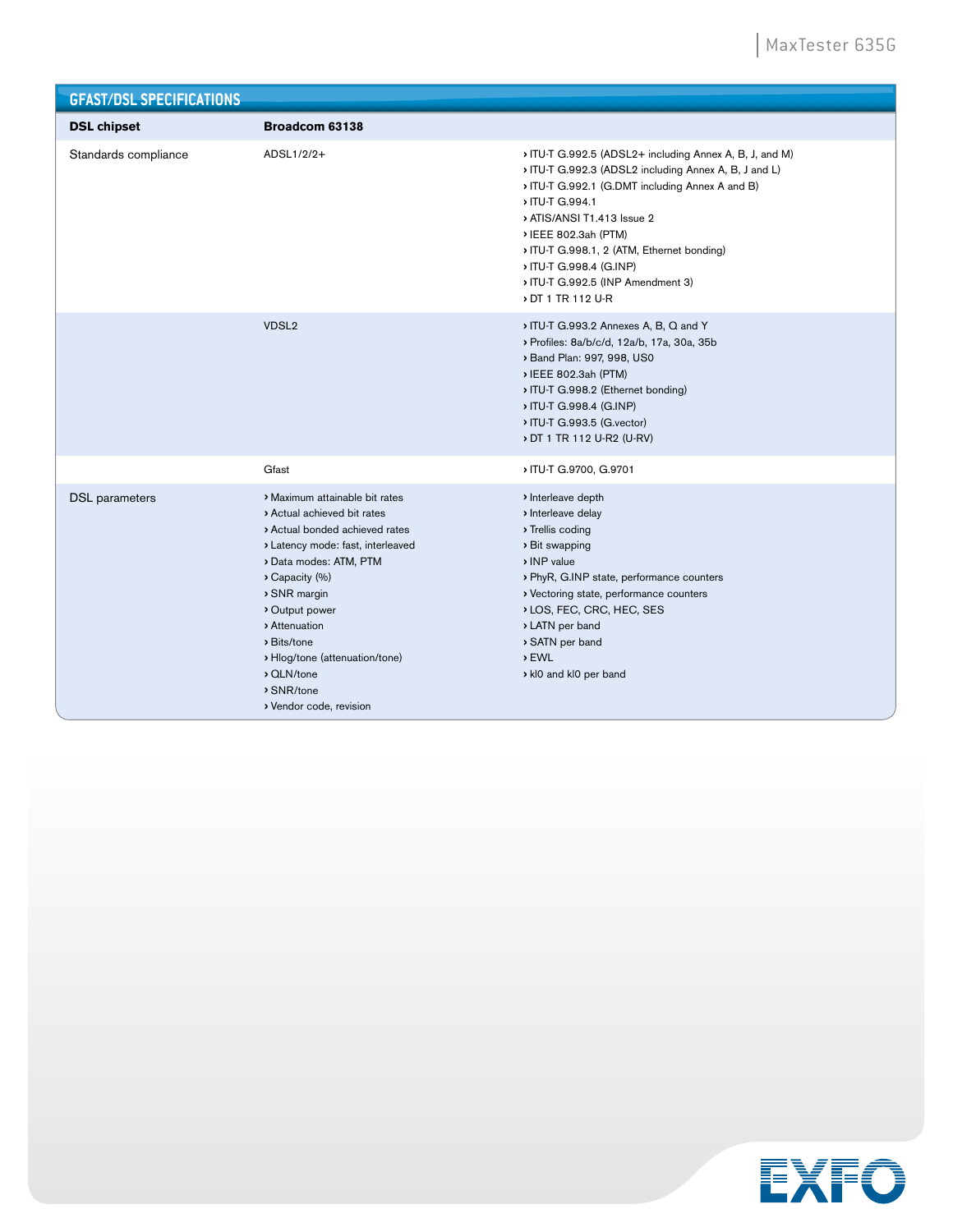| <b>MULTIPLAY TESTING SPECIFICATIONS</b> |                                                                                                                                                                                                                                                                                                                                                                        |                                                                                                                                                                                                                                                                                                |
|-----------------------------------------|------------------------------------------------------------------------------------------------------------------------------------------------------------------------------------------------------------------------------------------------------------------------------------------------------------------------------------------------------------------------|------------------------------------------------------------------------------------------------------------------------------------------------------------------------------------------------------------------------------------------------------------------------------------------------|
| <b>Test interfaces</b>                  | > Gfast<br>> VDSL2                                                                                                                                                                                                                                                                                                                                                     | > ADSL1/2/2+<br>Ethernet 10/100/1000 BT                                                                                                                                                                                                                                                        |
| <b>Encapsulation methods</b>            | RFC 2684/Bridged Ethernet/IPoE (IPv4 and IPv6)<br>> IPoA (RFC 1577)                                                                                                                                                                                                                                                                                                    | > PPPoE (RFC 2516)<br>> PPPoA/LLC and PPPoA/VC-MUX (RFC 2364)                                                                                                                                                                                                                                  |
| <b>Operating modes</b>                  | > DSL Terminate<br>DSL to Ethernet pass through                                                                                                                                                                                                                                                                                                                        | > Ethernet Terminate<br>Ethernet to Ethernet bridged pass through                                                                                                                                                                                                                              |
| Login format                            | User name and password using PAP/CHAP                                                                                                                                                                                                                                                                                                                                  |                                                                                                                                                                                                                                                                                                |
| <b>Connectivity support</b>             | IPv4 and IPv6 LAN/WAN status<br>> IPv4 and IPv6 DNS, gateway<br>> IPv4 DHCP client/server, DHCP vendor class<br>IPv6 DHCP client<br>> NAT                                                                                                                                                                                                                              | > VLAN ID, VLAN tagging<br>> VPI/VCI<br>> IP release<br>> Multi-VLAN support                                                                                                                                                                                                                   |
| <b>Throughput test</b>                  | > Methods supported: Speedtest by Ookla, iPerf3<br>> Address: auto-configured for Speedtest, URL or IPv4 address for iPerf3<br>Direction: upload and/or download<br>sponsor<br>iPerf results displayed: download and upload speed in kbit/s                                                                                                                            | > Speedtest results displayed: download and upload speed in Mbit/s, ping in milliseconds (ms), host, location, country and                                                                                                                                                                     |
| <b>Ping test</b>                        | > Ping destination: gateway, IPv4 or IPv6 address or URL<br>Number of pings: 1 to 99<br>> Packet size: 32 to 1200 bytes (32 is default)<br>Timeout period: 1 to 10 s<br>Results displayed: packets sent/received and average round-trip delay (ms)                                                                                                                     |                                                                                                                                                                                                                                                                                                |
| <b>Traceroute test</b>                  | > Traceroute destination: gateway, IPv4 address or URL<br>> Timeout period: in seconds, default is 1 s, maximum is 10 s<br>> Packet size: 32 bytes<br>Number of hops: 1 to 32 (default is 30)<br>Results displayed: indicates IPv4 address of hop and round-trip time in ms                                                                                            |                                                                                                                                                                                                                                                                                                |
| <b>FTP</b> test                         | > Address: IPv4 address or URL<br>Direction: upload and/or download<br>Results displayed: time, kB transferred, bit rate in kbit/s                                                                                                                                                                                                                                     |                                                                                                                                                                                                                                                                                                |
| <b>HTTP test</b>                        | > Address: URL<br>Direction: download<br>Simultaneous download sessions: 1 to 4<br>Results displayed: kB transferred, bit rate in kbit/s                                                                                                                                                                                                                               |                                                                                                                                                                                                                                                                                                |
| <b>WiFi scanning (option)</b>           | > 2.4/5 GHz support<br>View channel number, SSID, MAC address, RSSI value<br>Sort by channel number or RSSI value                                                                                                                                                                                                                                                      |                                                                                                                                                                                                                                                                                                |
| Web browser (software option)           | > Address: IPv4 address or URL<br>› Bookmarks: user-definable                                                                                                                                                                                                                                                                                                          |                                                                                                                                                                                                                                                                                                |
| VolP testing (software option)          | > Protocol support: SIP (IPv4)<br>> Codecs: G.711 µ-Law, G.711 A-Law<br>> Interface support: ADSL1/2/2+, VDSL2, Gfast, Ethernet<br>> Parameter/functionality: - Test duration timer<br>- MOS (current, average)<br>- R-Factor (current, average)<br>- Latency (current, average, maximum)<br>- Jitter (current, average, maximum)<br>- Packets (lost, total)           |                                                                                                                                                                                                                                                                                                |
| <b>IPTV</b> testing (software option)   | > Supported video standards: MPEG2, MPEG4 part 2 and 10 (H.264/AVC), Mediaroom/WM9/VC1<br>Operating modes: DSL Terminate and Ethernet Terminate<br>IPTV parameters/functionality: - IGMP version 2 and 3 (IPv4) join/leave requests with STB emulation<br>- Bandwidth usage per channel<br>- Multicast RTP/UDP IP stream support<br>- Graphical results<br>- Transport | - Automatic tests to join/leave and analyze up to 5 (five) simultaneous streams<br>- Programmable channel list for storage of commonly used channels<br>- IGMP (IPv4) packet and rate information per line and channel<br>- Key IP video QoS parameters, packet loss, zap time, PID statistics |

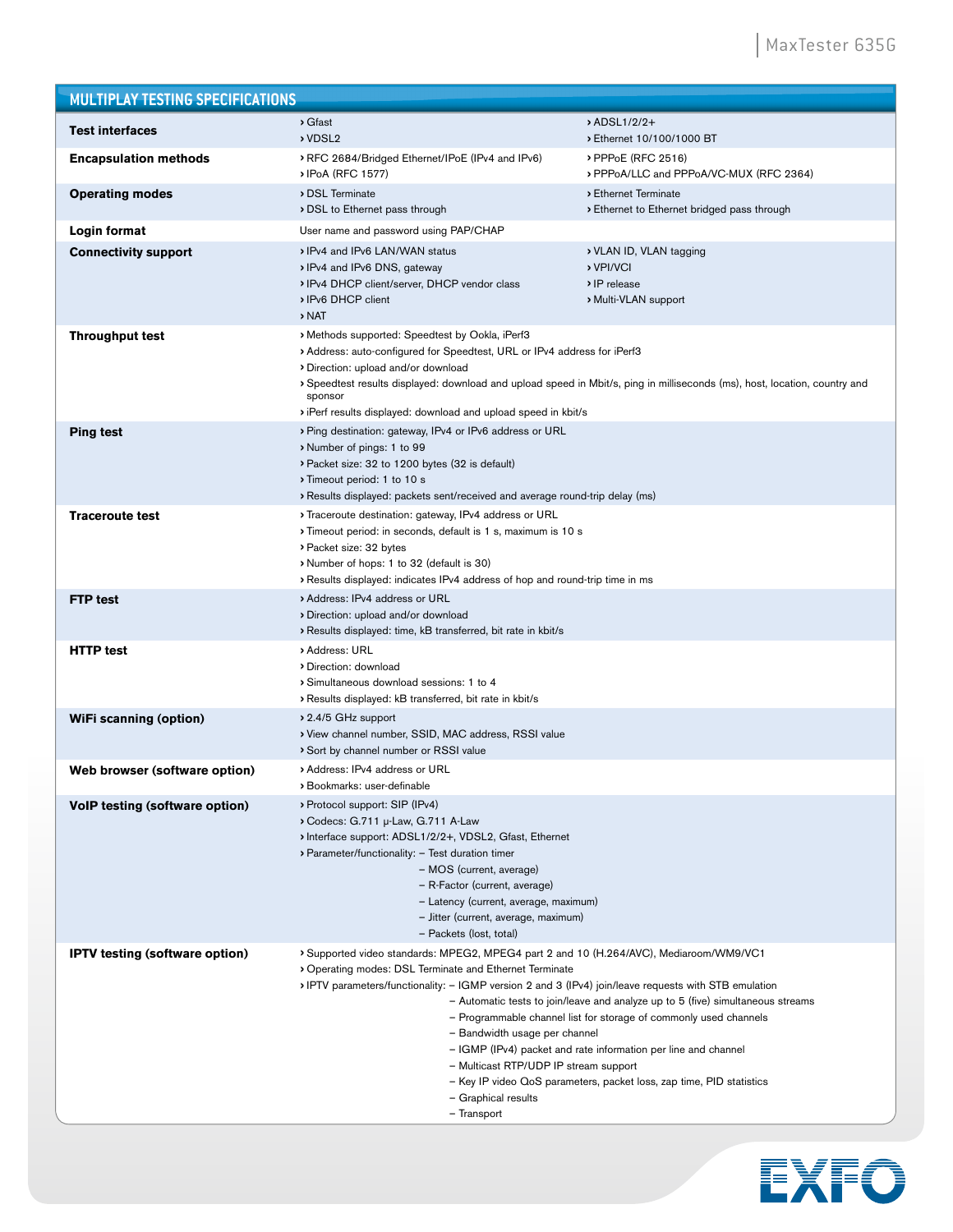| <b>COPPER SPECIFICATIONS a, b, c</b> |                                                 |                                                                                      |                                                 |                                                                                                                     |
|--------------------------------------|-------------------------------------------------|--------------------------------------------------------------------------------------|-------------------------------------------------|---------------------------------------------------------------------------------------------------------------------|
| Transmitter characteristics          |                                                 |                                                                                      |                                                 |                                                                                                                     |
| Frequency range (200 Hz to 20 kHz)   | Frequency resolution                            |                                                                                      | 1 Hz steps                                      |                                                                                                                     |
|                                      | Frequency uncertainty (accuracy)                |                                                                                      | $\pm (50$ ppm + 1 Hz)                           |                                                                                                                     |
|                                      | Level range (dBm)                               |                                                                                      | $-20$ to 10 at 600 $\Omega$                     |                                                                                                                     |
|                                      | Level resolution (dB)                           |                                                                                      | 0.1                                             |                                                                                                                     |
|                                      | Level uncertainty (accuracy) (dB)               |                                                                                      | ±1                                              |                                                                                                                     |
|                                      | Impedance $(\Omega)$                            |                                                                                      | 600                                             |                                                                                                                     |
| Frequency range (20 kHz to 2.2 MHz)  | Frequency resolution                            |                                                                                      | 1 kHz steps                                     |                                                                                                                     |
|                                      | Frequency uncertainty (accuracy)                |                                                                                      | $\pm$ (50 ppm + 100 Hz)                         |                                                                                                                     |
|                                      | Level range (dBm)                               |                                                                                      | $-20$ to 10 at 100 $\Omega$                     |                                                                                                                     |
|                                      | Level resolution (dB)                           |                                                                                      | 0.1                                             |                                                                                                                     |
|                                      | Level uncertainty (accuracy) (dB)               |                                                                                      | ±1                                              |                                                                                                                     |
|                                      | Impedance $(\Omega)$                            |                                                                                      | 100, 120, 135, 150                              |                                                                                                                     |
| Frequency range (2.2 MHz to 30 MHz)  | Frequency resolution                            |                                                                                      | 1 kHz steps                                     |                                                                                                                     |
|                                      | Frequency uncertainty (accuracy)                |                                                                                      | $\pm$ (50 ppm + 100 Hz)                         |                                                                                                                     |
|                                      | Level range (dBm)                               |                                                                                      | $-20$ to 0 at 100 $\Omega$                      |                                                                                                                     |
|                                      | Level resolution (dB)                           |                                                                                      | 0.1                                             |                                                                                                                     |
|                                      | Level uncertainty (accuracy) (dB)               |                                                                                      | ±1                                              |                                                                                                                     |
|                                      | Impedance $(\Omega)$                            |                                                                                      | 100, 120, 135, 150                              |                                                                                                                     |
| Receiver characteristics             | Reception frequency range                       |                                                                                      | 200 Hz to 20 kHz<br>20 kHz to 35 MHz            |                                                                                                                     |
|                                      | Frequency uncertainty range (accuracy)          |                                                                                      | $\pm$ (50 ppm + 1 digit) for 20 kHz to 30 MHz   |                                                                                                                     |
|                                      | VF reception level range (dBm)                  |                                                                                      | $-90$ to 15 at 600 $\Omega$                     |                                                                                                                     |
|                                      | VF level uncertainty (accuracy)                 |                                                                                      | 200 Hz to 20 kHz                                | $-90$ dBm to $-50$ dBm, uncertainty (accuracy) $\pm 2$ dB<br>$-50$ dBm to 15 dBm, uncertainty (accuracy) $\pm$ 1 dB |
|                                      | WB reception level range (dBm)                  |                                                                                      | -90 to 15 at 100 $\Omega$ and 135 $\Omega$      |                                                                                                                     |
|                                      | WB level uncertainty (accuracy)                 |                                                                                      | 20 kHz to 2.2 MHz<br>2.2 MHz to 30 MHz          | -90 dBm to -50 dBm, uncertainty (accuracy) ±2 dB<br>$-50$ dBm to 15 dBm, uncertainty (accuracy) $\pm$ 1 dB          |
|                                      |                                                 |                                                                                      |                                                 | $-90$ dBm to $-50$ dBm, uncertainty (accuracy) $\pm 2$ dB<br>$-50$ dBm to 15 dBm, uncertainty (accuracy) $\pm$ 1 dB |
|                                      | Impedance $(\Omega)$                            |                                                                                      | 100, 120, 135, 150, 600                         |                                                                                                                     |
| POTS dialer                          | <b>DTMF</b>                                     |                                                                                      | $0 - 9, \#$ , *                                 |                                                                                                                     |
|                                      | Phonebook                                       |                                                                                      | 25 entries                                      |                                                                                                                     |
| Digital multimeter (DMM)             | Test type                                       |                                                                                      | Snapshot and continuous                         |                                                                                                                     |
|                                      | Impedance selection (for voltage measurement)   |                                                                                      | 100 k $\Omega$ , 1 M $\Omega$                   |                                                                                                                     |
|                                      | <b>Measurement</b>                              | Range                                                                                | <b>Resolution</b>                               | Uncertainty (accuracy)                                                                                              |
|                                      | DC voltage                                      | 0 to 400 V                                                                           | 0.1 V for 0 to 99.9 V<br>1 V for 100 V to 400 V | $\pm$ ( 1 %  + 0.5 VDC)                                                                                             |
|                                      | AC voltage                                      | 0 to 280 Vrms                                                                        | 0.1 V for 0 to 99.9 V<br>1 V for 100 V to 280 V | $\pm$ (1 % + 0.5 VAC)                                                                                               |
|                                      | <b>Isolation resistance</b><br>(stress/leakage) | 0 to 1 $G\Omega$ , auto-ranging<br>1 k $\Omega$ to 99 M $\Omega$<br>100 MΩ to 999 MΩ | Three digits                                    | $\pm (2 \% + 1$ digit)<br>$\pm (5 \% + 1$ digit)                                                                    |
|                                      | Resistance                                      | 0 to 100 $M\Omega$<br>0 to 999 $\Omega$<br>1 k $\Omega$ to 100 M $\Omega$            | Three digits                                    | $\pm(1\% + 5\Omega)$<br>$\pm (2 \% + 1$ digit)                                                                      |
|                                      | Capacitance                                     | 0.1 nF to $2 \mu F$                                                                  | Four digits                                     | $\pm (2\% + 50 \text{ pF})$                                                                                         |
|                                      | DC current                                      | 0 to 110 mA                                                                          | 0.1 <sub>m</sub> A                              | $\pm$ ( 2 %  + 1 mA)                                                                                                |
|                                      | AC current                                      | 0 to 110 mA                                                                          | 0.1 <sub>m</sub> A                              | $\pm$ ( 2 % + 1 mA) <sup>d</sup>                                                                                    |
|                                      | Station ground                                  | 0 to 1 $M\Omega$<br>0 to 999 $\Omega$<br>1 k $\Omega$ to 1 M $\Omega$                | Up to three digits                              | $\pm(1 \% + 3 \Omega)$<br>$\pm (2 \% + 1$ digit)                                                                    |

**Notes** 

a. Subject to change without notice.

b. Typical, at 23 °C  $\pm$  3 °C, on batteries, with no type B USB connection.

c. Specifications based on 24 AWG (PE 0.5 mm) cabling.

d. From 10 mA to 110 mA.

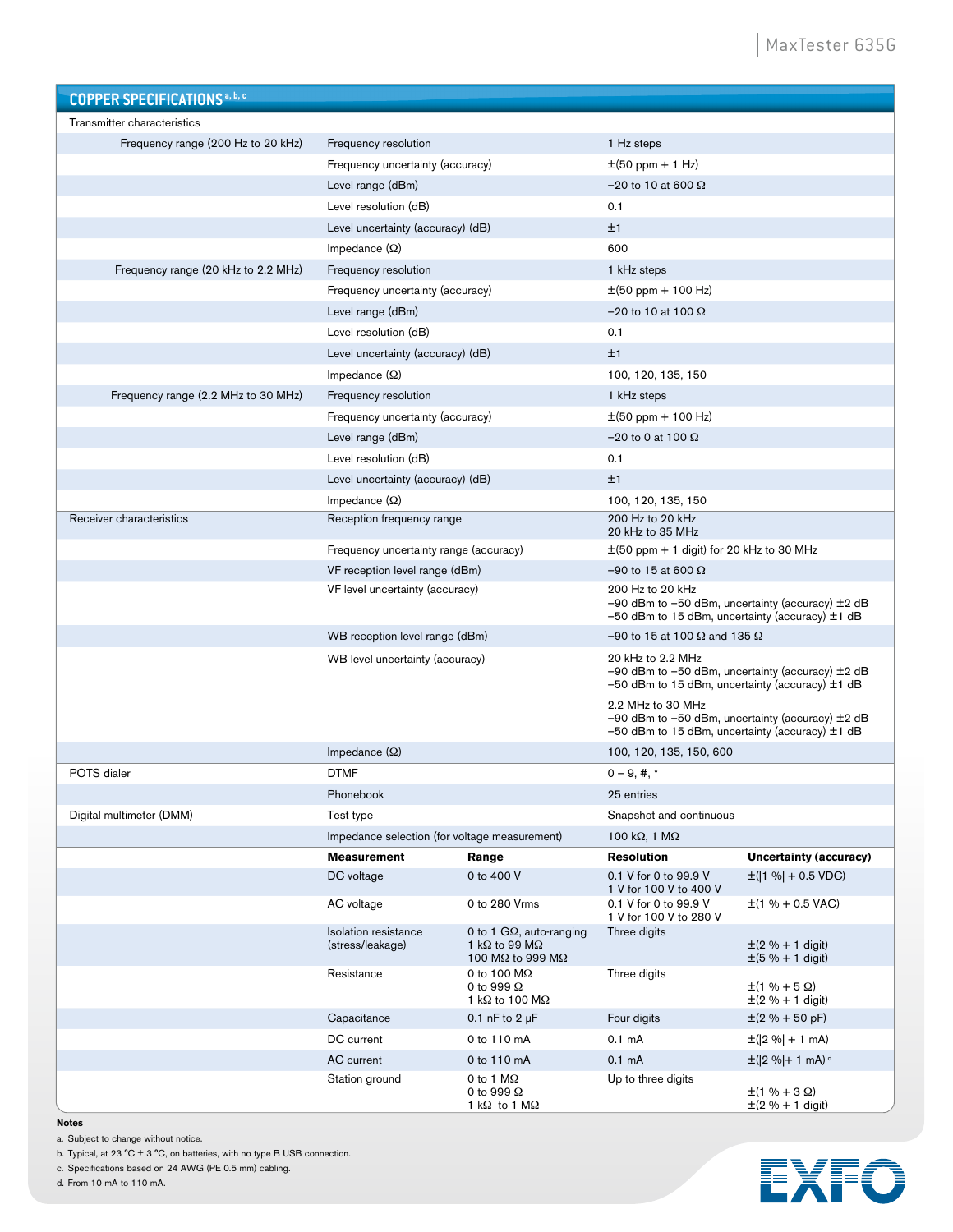| <b>COPPER SPECIFICATIONS</b> <sup>a, b, c</sup> (continued) |                                                                                                                                                        |                                                                                                                                                                                    |
|-------------------------------------------------------------|--------------------------------------------------------------------------------------------------------------------------------------------------------|------------------------------------------------------------------------------------------------------------------------------------------------------------------------------------|
| <b>Isolation resistance</b><br>(stress/leakage) (continued) | Source                                                                                                                                                 | 50 to 500 VDC (current safely limited to 2 mA)                                                                                                                                     |
|                                                             | Soak timer (s)                                                                                                                                         | 1 to 60                                                                                                                                                                            |
| VF noise measurement                                        | Frequency range                                                                                                                                        | 200 Hz to 20 kHz                                                                                                                                                                   |
|                                                             | Level range (dBm)                                                                                                                                      | $-90$ to 20                                                                                                                                                                        |
|                                                             | Resolution (dB)                                                                                                                                        | 0.1                                                                                                                                                                                |
|                                                             | Uncertainty (accuracy)                                                                                                                                 | $-90$ dBm to $-50$ dBm, uncertainty (accuracy) $\pm 2$ dB<br>-50 dBm to +20 dBm, uncertainty (accuracy) $\pm$ 1 dB                                                                 |
|                                                             | <b>Filters</b>                                                                                                                                         | ITU: none, psophometric, P-notched, 3.4 kHz, D-filter, 15 kHz<br>ANSI: none, C-message, C-notched, 3.4 kHz, D-filter, 15 kHz                                                       |
|                                                             | Impedance $(\Omega)$                                                                                                                                   | 600                                                                                                                                                                                |
| VF impulse noise                                            | Low threshold (dBm)                                                                                                                                    | $-40$ to 0, in 1 dB steps                                                                                                                                                          |
|                                                             | Mid threshold                                                                                                                                          | Low threshold plus separation                                                                                                                                                      |
|                                                             | High threshold                                                                                                                                         | Mid threshold plus separation                                                                                                                                                      |
|                                                             | Separation (dB)                                                                                                                                        | 1 to 6, in 1 dB steps                                                                                                                                                              |
|                                                             | Dead time (ms)                                                                                                                                         | 125                                                                                                                                                                                |
|                                                             | <b>Filters</b>                                                                                                                                         | None, 3 kHz flat, C-message, psophometric,<br>notched and D filter (IEEE 743-1995)                                                                                                 |
|                                                             | Counter                                                                                                                                                | Maximum 999 for each threshold                                                                                                                                                     |
|                                                             | Timer                                                                                                                                                  | Maximum 100 hours                                                                                                                                                                  |
| Power influence (noise to<br>ground)                        | Noise range (dBm)                                                                                                                                      | $-60$ to 10                                                                                                                                                                        |
|                                                             | Uncertainty (accuracy)                                                                                                                                 | $-60$ dBm to $-50$ dBm $\pm$ 2 dB<br>$-50$ dBm to 10 dBm $\pm$ 1 dB                                                                                                                |
| VF longitudinal balance                                     | Frequency (Hz)                                                                                                                                         | 1004                                                                                                                                                                               |
|                                                             | Level range (dB)                                                                                                                                       | 0 to 100                                                                                                                                                                           |
|                                                             | Level uncertainty (accuracy) (dB)                                                                                                                      | ±1                                                                                                                                                                                 |
|                                                             | Impedance $(\Omega)$                                                                                                                                   | 600                                                                                                                                                                                |
| Time-domain reflectometer (TDR)                             | Modes                                                                                                                                                  | Automatic, Manual, Peak, Xtalk (Crosstalk), Differential                                                                                                                           |
|                                                             | Distance range (m)                                                                                                                                     | 0 to 6700 (0 ft up to 22 000 ft)                                                                                                                                                   |
|                                                             | Pulse width                                                                                                                                            | 15 ns to $20 \mu s$                                                                                                                                                                |
|                                                             | Amplitude                                                                                                                                              | 7.5 V p-p on cable, 9 V p-p open circuit                                                                                                                                           |
|                                                             | Velocity of propagation (VOP)                                                                                                                          | 0.400 to 0.999                                                                                                                                                                     |
|                                                             | Distance uncertainty (accuracy) <sup>d</sup> (m)                                                                                                       | $\pm$ (0.5 m + 1 % x distance)                                                                                                                                                     |
|                                                             | Units                                                                                                                                                  | Meters and feet                                                                                                                                                                    |
| Load coil detection                                         | Count                                                                                                                                                  | Up to 5                                                                                                                                                                            |
|                                                             | Plot (kHz)                                                                                                                                             | Up to 10                                                                                                                                                                           |
|                                                             | Distance range (m)                                                                                                                                     | Up to 8000 (up to 27 000 ft)                                                                                                                                                       |
| Near-end crosstalk (NEXT)                                   | Frequency range                                                                                                                                        | 10 kHz to 30 MHz                                                                                                                                                                   |
|                                                             | Level range (dB)                                                                                                                                       | 0 to 90                                                                                                                                                                            |
|                                                             | Level resolution (dB)                                                                                                                                  | 0.1                                                                                                                                                                                |
|                                                             | Level uncertainty (accuracy)                                                                                                                           | 2.2 MHz: ±2.0 dB, from 0 to 90 dB<br>8 MHz: ±2.0 dB, from 0 to 80 dB<br>12 MHz: ±2.0 dB, from 0 to 75 dB<br>17.6 MHz: ±3.0 dB, from 0 to 75 dB<br>30 MHz: ±3.0 dB, from 0 to 68 dB |
|                                                             | Terminations $(\Omega)$                                                                                                                                | 100, 120, 135, 150                                                                                                                                                                 |
| Return loss                                                 | <b>Test Type</b><br>Frequency range<br>Dynamic range (dB)<br>Resolution (dB)<br>Uncertainty (accuracy) (dB)<br>Horizontal scale<br>Vertical scale (dB) | Single, Sweep<br>20 kHz to 2.2 MHz<br>$0$ to $40$<br>0.1<br>$\pm$ 0.5, for dynamic range 0 to 20<br>4.3125 kHz to 2.2 MHz, in 4.3125 kHz steps<br>0 to 50                          |

**Notes** 

a. Subject to change without notice.

b. Typical, at 23  $^{\circ}$ C  $\pm$  3  $^{\circ}$ C, on batteries, with no type B USB connection.

c. Specifications based on 24 AWG (PE 0.5 mm) cabling.

d. Qualified up to 300 m (1000 ft) and does not include the uncertainty due to VOP.

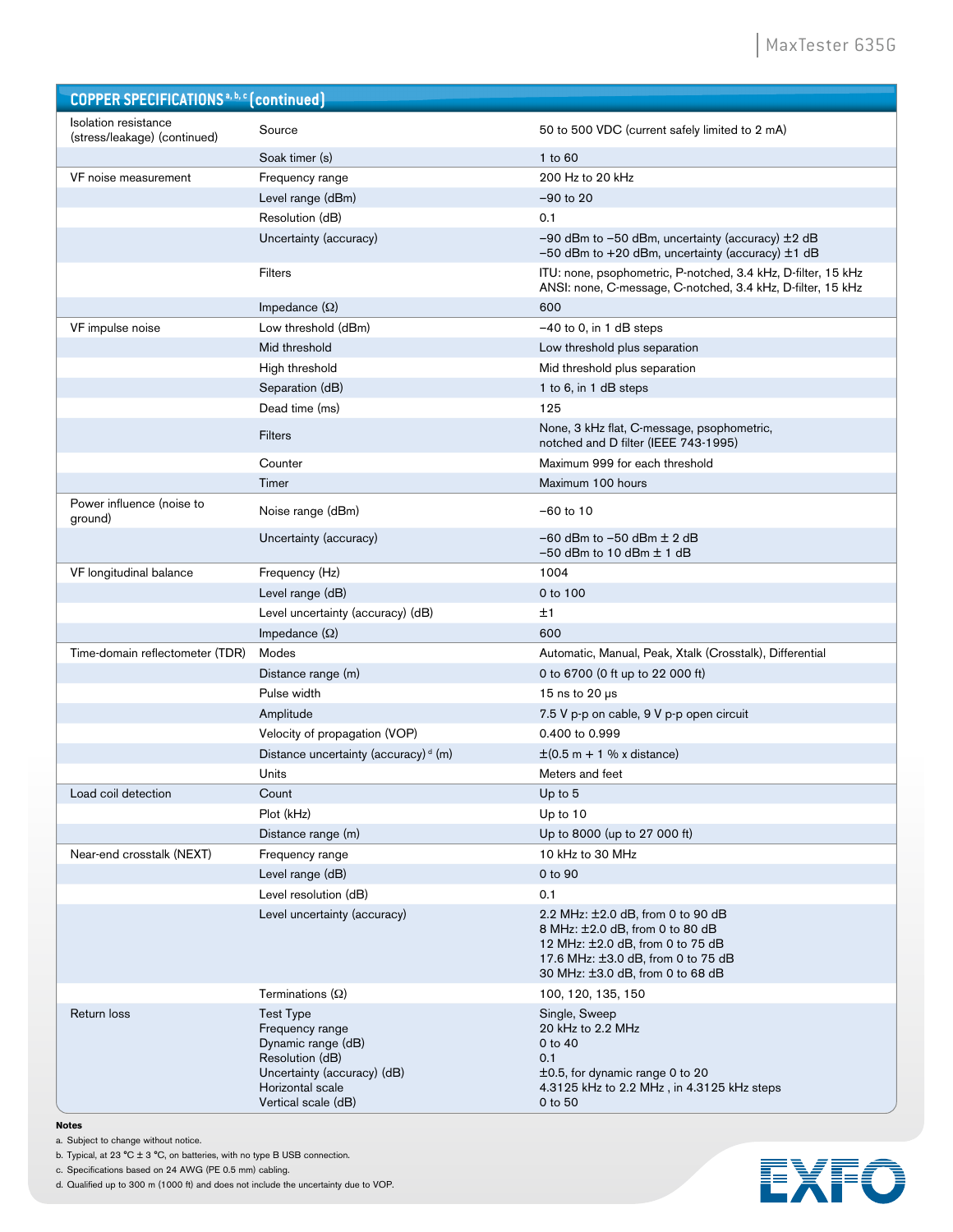| <b>COPPER SPECIFICATIONS</b> <sup>a, b, c</sup> (continued)   |                                            |                                                                                                                                                |
|---------------------------------------------------------------|--------------------------------------------|------------------------------------------------------------------------------------------------------------------------------------------------|
| Power spectral density (PSD)                                  | Test type                                  | Continuous with peak-hold                                                                                                                      |
|                                                               | Termination                                | Bridging (Hi-Z), 100, 120, 135, 150 ohm                                                                                                        |
|                                                               | Vertical scale                             | 15 dBm/Hz to -140 dBm/Hz or 20 dBm to -90 dBm                                                                                                  |
|                                                               | Horizontal scale                           | 4.3125 kHz to 17 MHz, in 4.3125 kHz steps or<br>8.625 kHz to 35 MHz, in 8.625 kHz steps                                                        |
|                                                               | Noise filters                              | None or E, F, G, ADSL2+, VDSL2-8, VDSL2-12, VDSL2-17, VDSL2-30 and<br>VDSL2-35b                                                                |
| Wideband impulse noise                                        | Threshold                                  | $-50$ dBm (40 dBrn) to 0 dBm (90 dBrn) in 1 dB steps                                                                                           |
|                                                               | Termination $(\Omega)$                     | Bridging (Hi-Z), 100, 120, 135, 150                                                                                                            |
|                                                               | Counter maximum                            | 65 000 000                                                                                                                                     |
|                                                               | Test duration (h)                          | Maximum 100                                                                                                                                    |
|                                                               | Uncertainty (accuracy) (dB)                | ±2                                                                                                                                             |
|                                                               | Noise filters                              | None or E, F, G, ADSL2+, VDSL2-8, VDSL2-12, VDSL2-17 and VDSL2-30                                                                              |
| Wideband longitudinal balance                                 | Level scale                                | 0 up to $100$ dB                                                                                                                               |
|                                                               | Level range uncertainty (accuracy)         | 2.2 MHz: ±2.0 dB, from 0 to 55 dB                                                                                                              |
|                                                               |                                            | 8 MHz: ±2.0 dB, from 0 to 45 dB                                                                                                                |
|                                                               |                                            | 12 MHz: ±3.0 dB, from 0 to 45 dB                                                                                                               |
|                                                               |                                            | 17.6 MHz: ±3.0 dB, from 0 to 40 dB                                                                                                             |
|                                                               | Level resolution (dB)                      | 0.1                                                                                                                                            |
|                                                               | Frequency scale                            | ADSL/2+: 8.6 kHz to 2.2 MHz, in 8.6 kHz steps                                                                                                  |
|                                                               |                                            | VDSL2-8 : 17.25 kHz to 8 MHz, in 17.25 kHz steps                                                                                               |
|                                                               |                                            | VDSL2-12: 17.25 kHz to 12 MHz, in 17.25 kHz steps                                                                                              |
|                                                               |                                            | VDSL2-17: 34.5 kHz to 17.6 MHz, in 34.5 kHz steps                                                                                              |
|                                                               | Frequency uncertainty (accuracy)           | $\pm$ (50 ppm + 1 digit)                                                                                                                       |
| Single-ended frequency response<br>(attenuation) <sup>d</sup> | Distance range (m)                         | 100 m to 5000 m (300 ft to 16000 ft)                                                                                                           |
|                                                               | Frequency range (Hz)                       | 4.3 kHz to 35 MHz                                                                                                                              |
|                                                               | Frequency uncertainty (accuracy)           | $\pm$ (50 ppm + 1 digit) for 20 kHz to 30 MHz                                                                                                  |
|                                                               | Level uncertainty (accuracy) (dB)          | $\pm$ 2.0 dB typical for 2.2 MHz and 8 MHz ranges<br>$\pm$ 3.0 dB for VDSL2-12 and VDSL2-17<br>± 4.0 dB for VDSL2-30 ranges                    |
|                                                               | Resolution (dB)                            | 0.1                                                                                                                                            |
|                                                               | Horizontal scale (MHz)                     | $ADSL2+ = 2.208$ , $VDSL2-8 = 8$ , $VDSL2-12 = 12$ , $VDSL2-17 = 17.66$ ,<br>$VDSL2-30 = 30$ , $VDSL2-35 = 35$                                 |
|                                                               | Vertical scale (dB)                        | 0 to $+100$                                                                                                                                    |
| Resistive fault location (RFL)                                | Test type                                  | Single pair (two wire), separate good pair (four wire) and Küpfmüller (K-test)                                                                 |
|                                                               | Fault detection ( $M\Omega$ )              | 0 to 20 for single faults; up to a total fault resistance of 30 for K-test double faults only                                                  |
|                                                               | Resolution                                 | Three digits                                                                                                                                   |
|                                                               | Loop resistance ( $k\Omega$ )              | 10 maximum                                                                                                                                     |
|                                                               | Multiple cable sections                    | Five (includes gauge and temperature setting)                                                                                                  |
|                                                               | <b>Fault location</b>                      | Total resistance, near-end to fault resistance, fault to strap resistance<br>(three significant digits, least significant digit 0.1 $\Omega$ ) |
|                                                               |                                            | Total length, distance to fault, distance from fault to strap<br>(three significant digits, least significant digit 1 m)                       |
|                                                               | Single fault uncertainty (accuracy)        | $\pm (0.1 \Omega + 1 \% \text{RTS})$                                                                                                           |
|                                                               | K-test uncertainty (accuracy) <sup>e</sup> | $\pm (1 \Omega + 1 \% \text{RTS})$                                                                                                             |
| <b>Stressed Balance</b>                                       | Level range (dBrnC)                        | 0 to 82                                                                                                                                        |
|                                                               | Resolution (dBrnC)                         | 0.1                                                                                                                                            |
|                                                               | Longitudinal excitation                    | 135 VDC (0 dBm, ±1 dB reproducibility)                                                                                                         |

#### **Notes**

a. Subject to change without notice.

b. Typical, at 23 °C  $\pm$  3 °C, on batteries, with no type B USB connection.

c. Specifications based on 24 AWG (PE 0.5 mm) cabling.

d. Specification based on 1 kft 24 AWG cabling. Range depends on cable type and condition.

e. For double faults only.

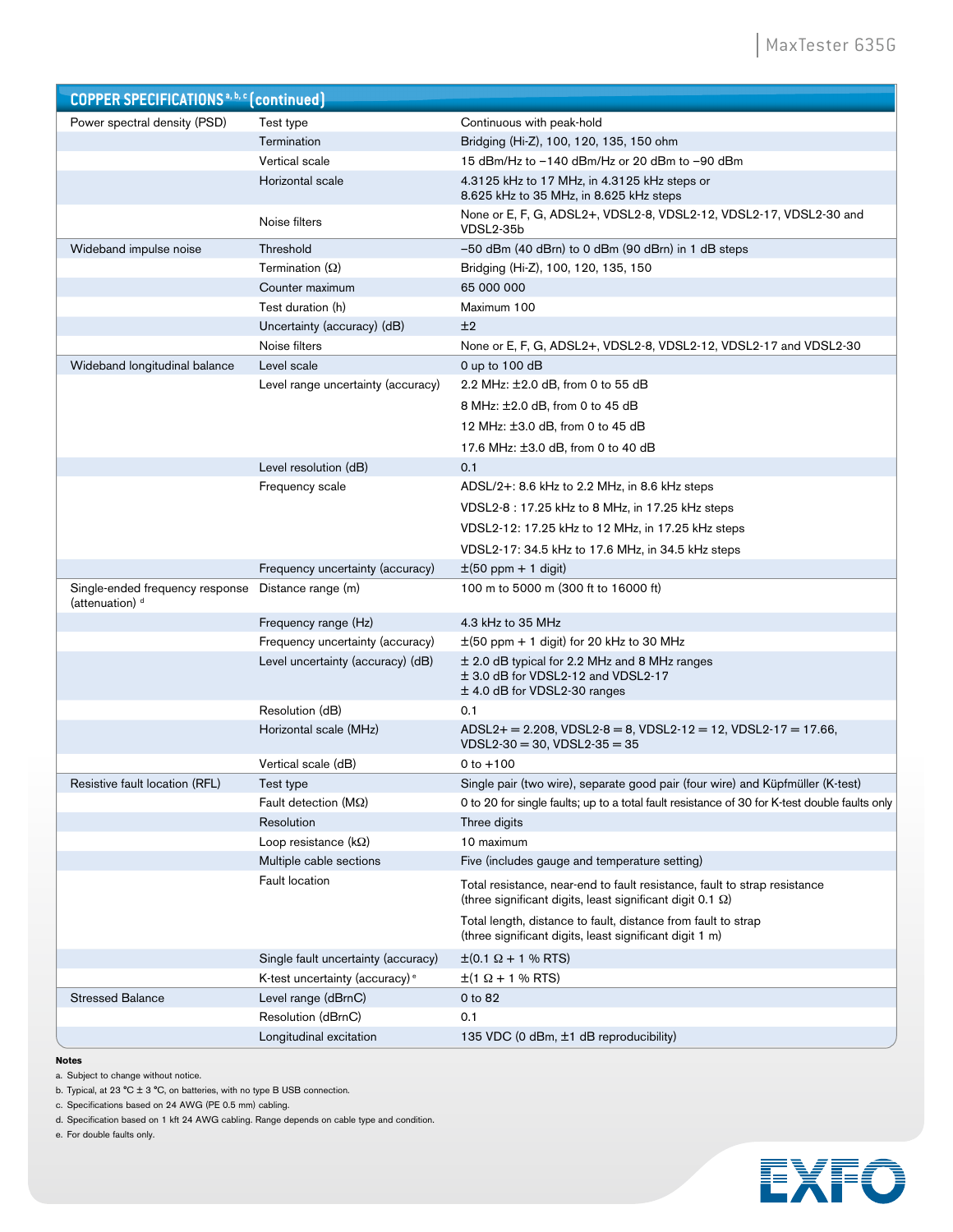| <b>GENERAL SPECIFICATIONS</b>             |                                                                                                                                                                                                                                                                        |
|-------------------------------------------|------------------------------------------------------------------------------------------------------------------------------------------------------------------------------------------------------------------------------------------------------------------------|
| Display                                   | Touchscreen TFT LCD with backlight<br>152 mm (6 in) diagonal<br>800 x 480 resolution, WVGA                                                                                                                                                                             |
| Test connections                          | RJ11 for Gfast/ADSL2+/VDSL2<br>Five-color banana connector for T/A, R/B, G, T1/A1, R1/B1 and for G.fast/ADSL2+/VDSL2<br>RJ45 for Ethernet 10/100/1000 WAN<br>RJ45 for Ethernet 10/100/1000 LAN                                                                         |
| Results management                        | $>$ 2 GB internal memory<br>Single and bulk file export to USB memory devices<br>FTP upload                                                                                                                                                                            |
| Temperature range<br>Operating<br>Storage | 0 °C to 40 °C (32 °F to 104 °F)<br>$-20$ °C to 60 °C (-4 °F to 140 °F)                                                                                                                                                                                                 |
| Relative humidity (%)                     | 5 to 95, non-condensing                                                                                                                                                                                                                                                |
| Shock                                     | 1 m (39 in) drop per GR-196-CORE                                                                                                                                                                                                                                       |
| Altitude                                  | 3000 m (9842 ft)                                                                                                                                                                                                                                                       |
| Input power                               | 9-24 VDC, 2 A, 18 W via 90-220 VAC adapter, or<br>12 VDC, 4.16 A, 48 W via 90-264 VAC adapter, or<br>12 VDC vehicle adapter (optional for unit equipped with standard battery), or<br>12 VDC, 5 A, vehicle adapter (optional, for unit equipped with extended battery) |
| <b>Battery</b>                            | Internal rechargeable lithium polymer, with battery state and level indication, adjustable auto-power down.<br>Standard battery is 10 000 mAh; extended battery is 20 000 mAh                                                                                          |
| Safety                                    | CE and CSA marked                                                                                                                                                                                                                                                      |
| $Size (H \times W \times D)$              | 254 mm x 124 mm x 62 mm (10 in x 4 $\frac{7}{8}$ in x 2 $\frac{7}{16}$ in)                                                                                                                                                                                             |
| Weight (with standard battery)            | 1.9 kg (4.2 lb)                                                                                                                                                                                                                                                        |
| Water/dust ingress                        | Designed to comply with IP54                                                                                                                                                                                                                                           |
| Differential voltage protection           | 354 VRMS or 1000 VDC max                                                                                                                                                                                                                                               |
| Common mode voltage protection            | 354 VRMS or 1000 VDC                                                                                                                                                                                                                                                   |
| Voltage detection                         | > 20 V will trigger alarm message                                                                                                                                                                                                                                      |
| Self-test                                 | Routine on power-up                                                                                                                                                                                                                                                    |
| Connectivity                              | Two USB 2.0 client ports<br>One USB Type B host port<br>Optional WiFi support                                                                                                                                                                                          |
| Languages                                 | English, French, Italian, Polish and Spanish                                                                                                                                                                                                                           |

#### **STANDARD ACCESSORIES**

DSL test cables: RJ14 to RJ11 and telco clip with bed of nails (ACC-RJ11-TC), or RJ14 to RJ11 and 4 mm plugs with crocodile clips (ACC-RJ11-4MM)

Copper/DSL test cable: Three-color (black, red, green) 4 mm banana plugs terminated with telco clips (ACC-M3COLR), or Three-color (black, red, green) 4 mm banana plugs terminated with shrouded crocodile clips (ACC-M4MM)

Certificate of compliance

AC adapter (GP-2146 for standard battery or ACC-48 WPS for extended battery)

Soft carrying case (GP-10-072)

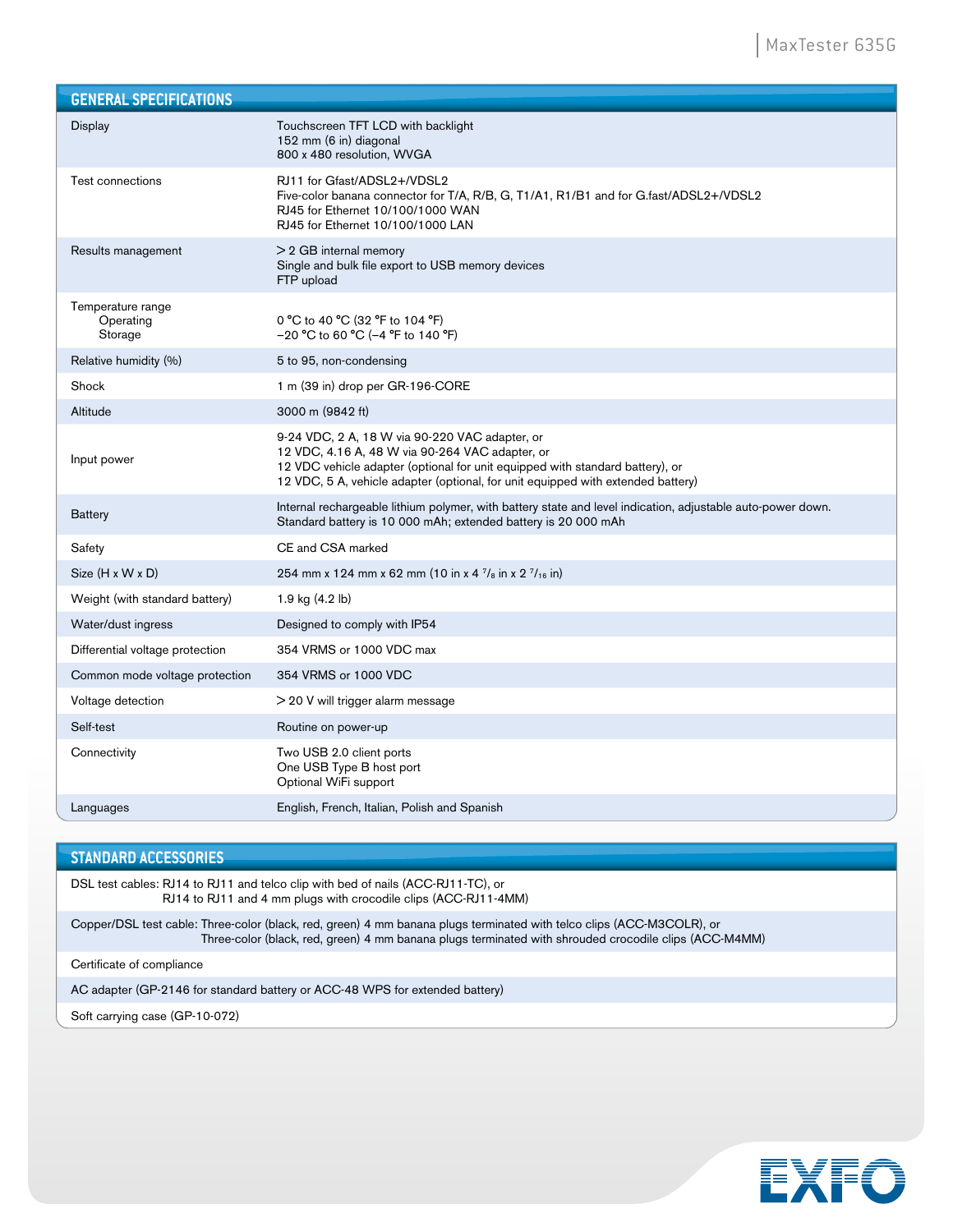| <b>OPTIONAL ACCESSORIES</b>                                                                                                                                                      |
|----------------------------------------------------------------------------------------------------------------------------------------------------------------------------------|
| Copper/Bonded DSL test cables: Yellow/blue banana connectors to telco clips (ACC-MTCYB) or<br>Yellow/blue banana connectors to 4 mm plugs/croc clips (ACC-M4MMYB)                |
| DSL bonded test cables: RJ14 to dual RJ11 (ACC-BD-RJ) or RJ14 to four telco clips with bed of nails (ACC-BD-TC), or<br>RJ14 to four 4 mm plugs with crocodile clips (ACC-BD-4MM) |
| RFL strap (ACC-STRP)                                                                                                                                                             |
| RJ45 Ethernet cable (ACC-RJRJ-UTP)                                                                                                                                               |
| USB host/client cable (GP-2053)                                                                                                                                                  |
| 12 VDC vehicle charger (GP-2205 for standard battery, ACC-12 VLGB for extended battery)                                                                                          |
| Form fitting, protective soft glove with shoulder strap (ACC-GLOVE for standard battery, ACC-XGLOVE for extended battery)                                                        |
| 16 GB USB memory stick (GP-2144)                                                                                                                                                 |
| Headset (GP-1002)                                                                                                                                                                |
| WiFi Pico Adapter (GP-2223)                                                                                                                                                      |
| Teletech TS125 Far-End Device (TS125)                                                                                                                                            |
| Bluetooth Nano USB Dongle V4.0 + EDR (GP-2260)                                                                                                                                   |
| High Impedance (Hi-Z) test cable (ACC-HIZ). Requires WBAND software option.                                                                                                      |
| MAX-600 Screen Protector Film (Pkg 2) (GP-2272)                                                                                                                                  |
| RJ11 to Coax Balun for G.fast operation over in-home coaxial networks (ACC-GFAST-BALUN)                                                                                          |
| Large extended battery pack (LGBATT)                                                                                                                                             |